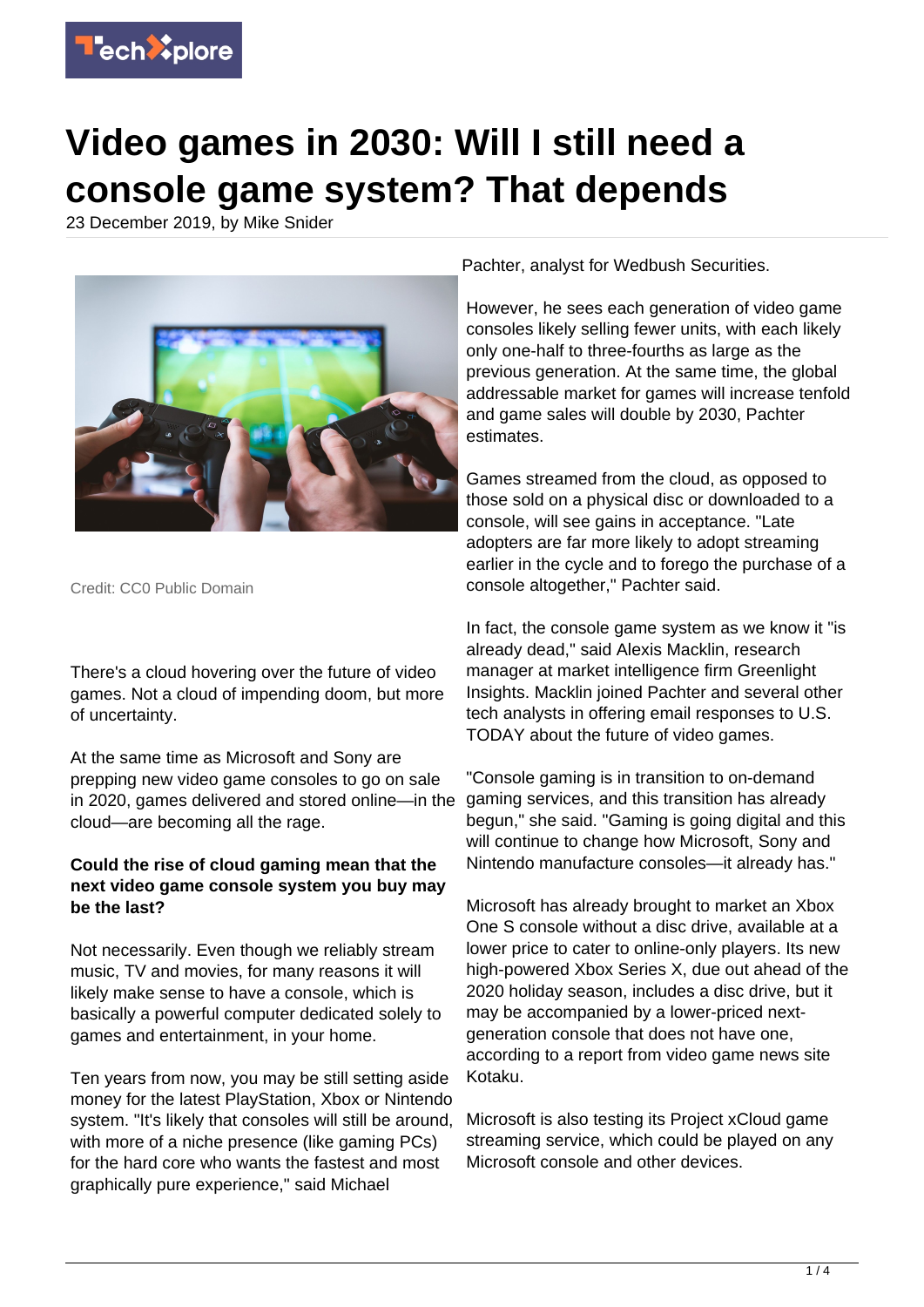

The PlayStation 5, also scheduled to be released prior to the 2020 holiday season, will use physical discs and plays 4K Blu-ray Discs.

The new consoles from Microsoft and Sony "may very well be the last consoles in the traditional sense," Macklin said. "The next wave of consoles may be closer to a streaming media device than a traditional console box, with the focus more on accessories."

### **Digital dominates video games**

Until a few years ago, most consumers paid \$40 to \$60 for games on discs or cartridges and played those games, then went to a store and bought a new one. In 2013, spending on physical console and PC games accounted for \$6.3 billion, far surpassing the \$4.7 billion spent on downloaded [digital games](https://techxplore.com/tags/digital+games/) and in-game microtransactions on consoles and PCs, according to PricewaterhouseCoopers.

But by 2016, the marketplace had flipped with digital spending on console and PC games amounting to about \$6.8 billion, compared to \$5.7 billion for physical game revenue, according to PwC.

The move to digital is expected to accelerate and projected to surpass \$11 billion in 2022, compared to \$3.8 billion on physical spending, PwC estimates. (Consumer spending on digital games surpassed physical game spending before that, too, Rockstar Games and Ubisoft. To get started in if you factored in the spending on app games bought for smartphones and mobile devices, and games played in web browsers, which collectively accounted for \$3.4 billion in 2013 and \$10.6 billion in 2018.)

During this time of transition, game developers will be creating new games that could drive changes, too. For instance, the free-to-play game "Fortnite," which Epic Games released in 2017, generated \$2.4 billion in revenue in 2018, research firm SuperData estimated. Since the game is free, all that revenue came from players buying content within the game, which can be played across the various consoles, computers and mobile devices.

There already are ways for gamers to experiment with cloud gaming. Microsoft's Xbox Game Pass and Sony PlayStation Now are subscription services that, for a monthly fee, let you choose from hundreds of games stored in the cloud. Game publishers Electronic Arts and Ubisoft also have their own subscription services. Nintendo uses the cloud to offer classic NES games on the Nintendo Switch and, with some newer games, to save your progress and play with other players, too.

# **A "Netflix' of gaming?**

This move away from physical to digital is in part, generational, as younger consumers are less attached to ownership, says P.J. McNealy of consulting firm Digital World Research. "They get their music through Spotify or Apple Music subscriptions, and their video through Netflix or Hulu subscriptions," he said. "Games are next on this horizon, and the days of buying a \$60 game are likely ending for a segment of the population, replaced by a subscription to a service such as Xbox Game Pass."

But, because many games remain "siloed with a specific publisher," McNealy said, there is currently no "Netflix of Gaming."

Google is attempting to create a semblance of one. For its Stadia game streaming service, which launched last month, Google has deals with nearly 30 publishers including Bethesda, Electronic Arts, Stadia, you buy a \$129 Stadia Premiere Edition starter package (available in the Google Store) for a Chromecast Ultra streaming device to connect to your TV, controller and a three-month subscription (subsequent months are \$9.99).

However, Stadia hasn't gotten off to a smooth start with some players complaining about "input lag and poor resolution," Macklin said.

Milliseconds between taps on a controller and a response on the screen are crucial, because a lag in response disrupts the game. But consumers understand streaming and once those issues are solved, "streaming will be more accepted," she said.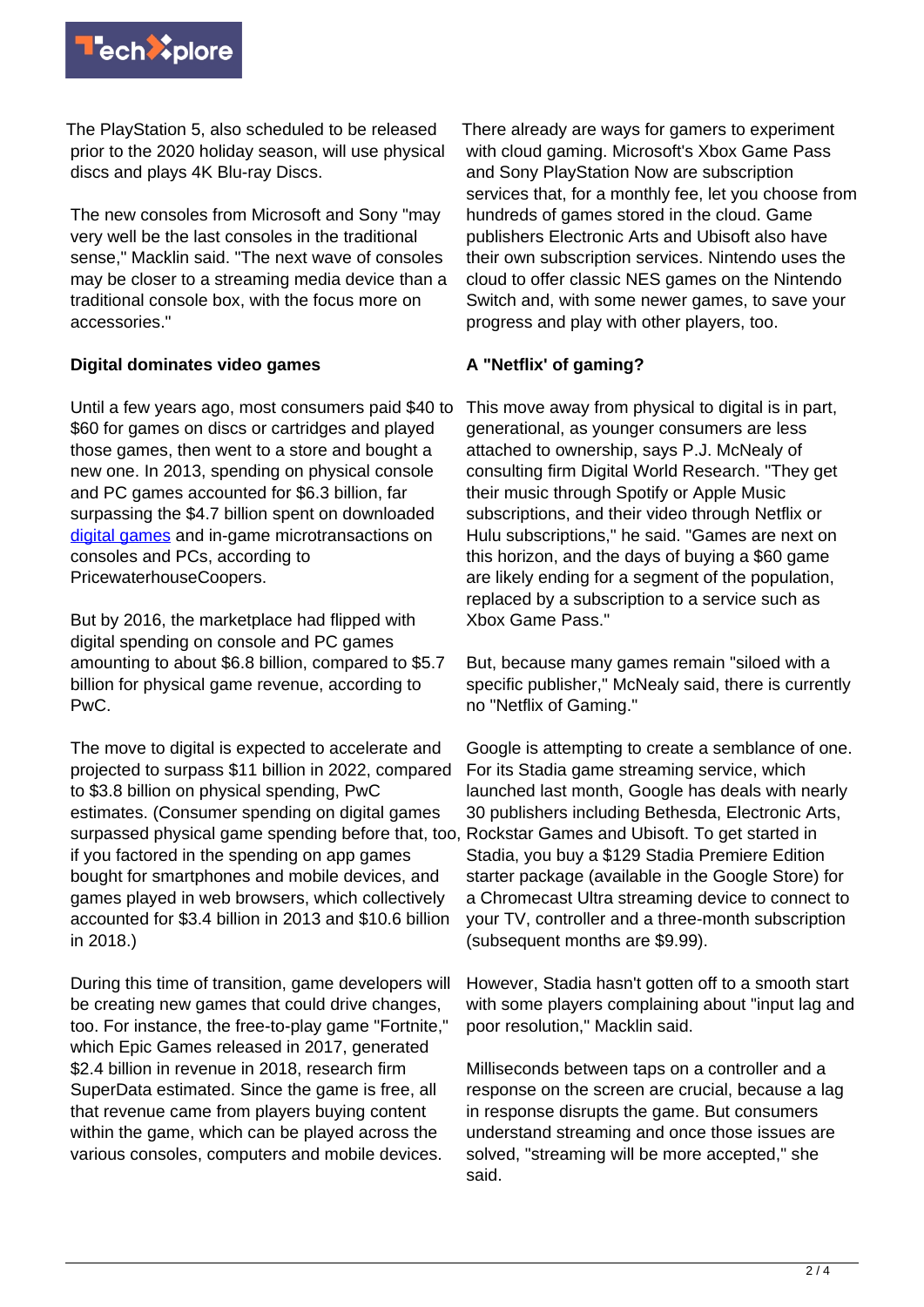

Sony is partnering with Microsoft on cloud gaming 2026-2027 time frame," Meloni said. technology. And Electronic Arts, Amazon and Apple are also working on game streaming services.

## **Cloud gaming will evolve**

Despite additional competition, Microsoft and Sony will "thrive in a streaming world, as each has a large installed base of paying multiplayer customers (on Xbox Live and PlayStation Network) to support expansion into streaming," Pachter said. "At the end of the day, streaming is an expensive service to provide, but Microsoft and Sony have a lot to lose if they cede this segment to Google, Apple or Amazon, so I expect each to offer a competitive platform and to thrive."

With all the resources being focused on cloud games, "a decade from now console gaming will likely be known as television gaming or even largescreen gaming," said Jesse Divnich, vice president of research and strategy at Interpret, a global consumer insights agency.

"Cloud streaming will almost undoubtedly reach a point where it can provide a seamless experience across any type of game," Divnich said. "There will always be traditionalists that prefer a physical device in their house, but most consumers will adopt cloud streaming as a means of accessing games."

For many consumers, connectivity itself will be the biggest barrier—and could prolong devotion to consoles. "Currently, most larger ISPs do not provide unlimited data plans, most have monthly data caps, making cloud gaming cost prohibitive," said Wanda Meloni, CEO and principal analyst for M2 Insights, a research and consulting firm. "Aside from the cost, many rural areas do not yet even have access to broadband."

That's why "it won't be a swift or direct path from console or PC, to the cloud," she said. "It will require several interim hybrid solutions as these technologies themselves evolve."

Since most [game](https://techxplore.com/tags/game/) consoles have a lifespan of 6.5 years, the new consoles released next year will remain in the marketplace "until at least the

5G networks, which cellular providers are beginning to roll out, will eventually help drive cloud gaming, too. Some 5G signals can deliver data at 60 times the speed of current networks. But the availability and robustness of the signals depend on where you live and what provider is there.

"Even with the rollout of 5G, consistent connectivity across users cannot be guaranteed," Macklin said. "Therefore gamers will look for devices that can house localized content and support a consistent resolution."

#### **Gaming's multi-faceted future**

Phil Spencer, Microsoft's head of Xbox, declined to declare whether Project Scarlett would have a successor coming in seven years or so. "I'm also certain I won't be able to predict what developers will achieve over the next decade with new consoles, which will introduce a tremendous amount of creative flexibility for creators, and a lot of day-to-day convenience for players looking for an immersive living room experience."

A decade from now, a maturing cloud gaming environment will have made games available to more players, he said in a statement sent to U.S. TODAY. "And with more players and independent creators joining, from more countries and backgrounds, we'll be seeing ideas and perspectives that we haven't had a chance to see in games to date," Spencer said.

For Sony, the PlayStation console "remains the centerpiece of the experience, but we have evolved what PlayStation means beyond hardware with our network, our services, our global community, and of course our exclusive content," Jim Ryan, president and CEO of Sony Interactive Entertainment, said in a statement to U.S. TODAY.

"Like all consumer devices, consoles will continue to evolve and may mean something very different someday," Ryan said, "but we aren't there yet."

By 2030, "most people on the planet will have grown up with console gaming," he said. "It will be